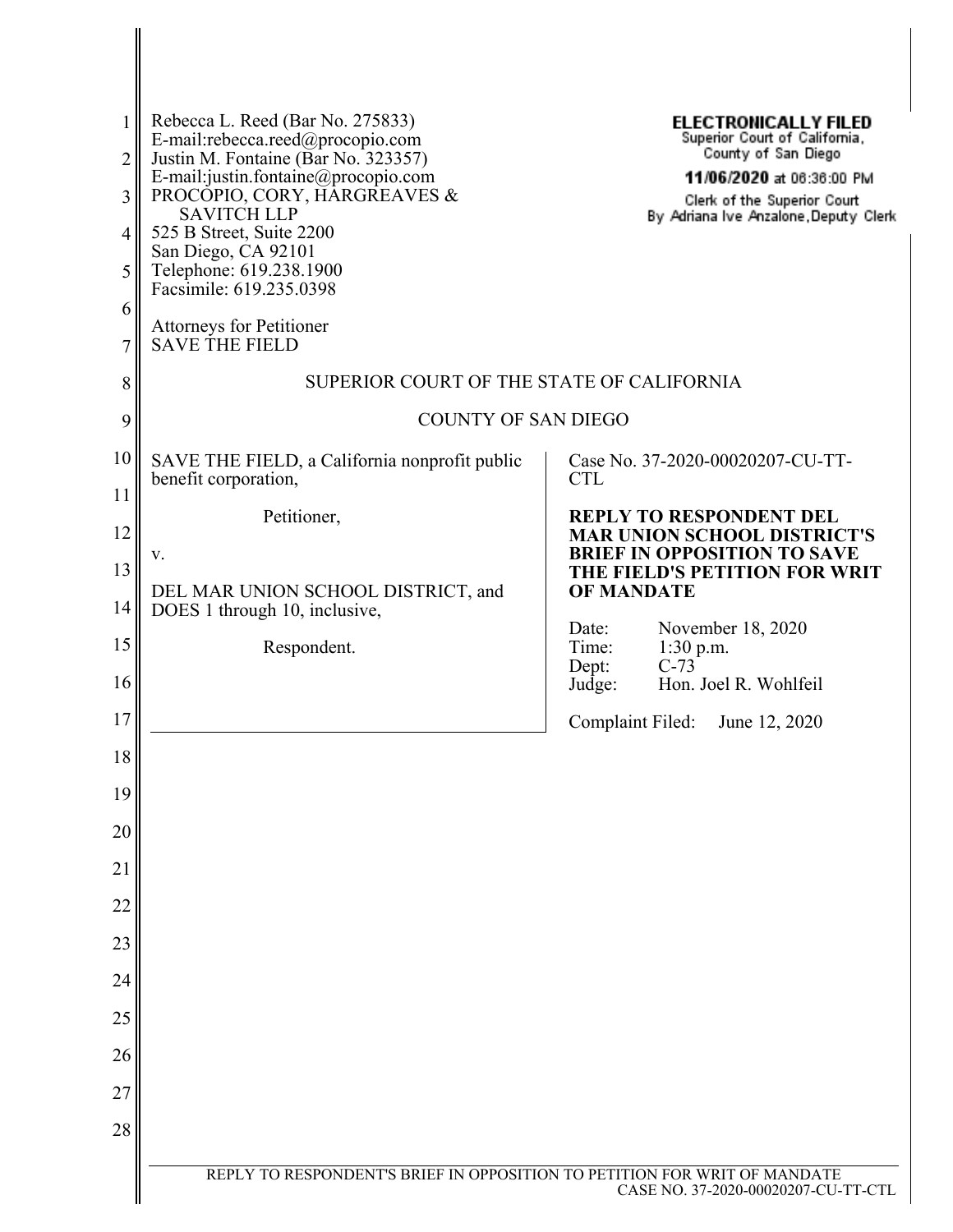#### **I. INTRODUCTION**

1

2 3 4 5 6 7 8 9 10 11 12 13 14 15 16 The District plans to completely demolish and build a much larger school (a  $66,823$  ft<sup>2</sup> new campus) to replace its current school, which lies atop a reserve bluff in the sensitive Coastal Zone immediately adjacent to the environmentally sensitive and regionally important Torrey Pines State Reserve Extension without performing an environmental impact report. Preliminarily, it must be said that it is nothing short of remarkable that the District relied on an MND (as opposed to preparing an EIR) under these factual circumstances. One would be hard pressed to find a private developer who would do such a thing. This is true since, in order to rely on an Initial Study/Mitigated Negative Declaration ("IS/MND"), the Project would have to have no *potentially* significant impacts on the environment (Pub. Resources Code, § 21064.5.) As the facts set forth in the Administrative Record shows, including the expert engineering report prepared by RK Engineering, that could never be the case for this type of large-scale construction in this sensitive location. The critical difference between a private development and this project is that the District acted as both the applicant *and* the lead agency, reviewing and approving its own environmental documents. As a consequence, there was no independent oversight of the District's actions. Given these facts and as a practical matter, the RK Engineering Report is particularly germane in this case.

17 18 19 20 21 22 23 24 Here, RK Engineering opined that the Project may have significant impacts to noise, transportation and air quality – any one of which necessitates the preparation of an EIR. There are two competing experts in this case. As such, CEQA makes clear that in that event, an EIR must be prepared. (See Guidelines, § 15064, subd. (g).) While the District goes to great lengths to attack the opinions of Plaintiff's expert, doing so only reveals the obvious – we have two experts who disagree on the impacts occasioned by this Project. Indeed, to the extent there is any conflict in the evidence, neither the Court nor the District should weigh this conflict; instead, an EIR must be prepared. (*Citizens for Responsible & Open Government v. City of Grand Terrace* (2008) 160 Cal.App.4th 1323, 1340.)

25 26 27 28 The District also contends that the Court should ignore the RK Engineering expert report because the expert did not visit the site. However, as our Courts make clear, whether or not an expert visits the site is irrelevant as long as her or she has an adequate background and knowledge base to support their opinion about the significant effects of the project on the site's resources. (*Save the*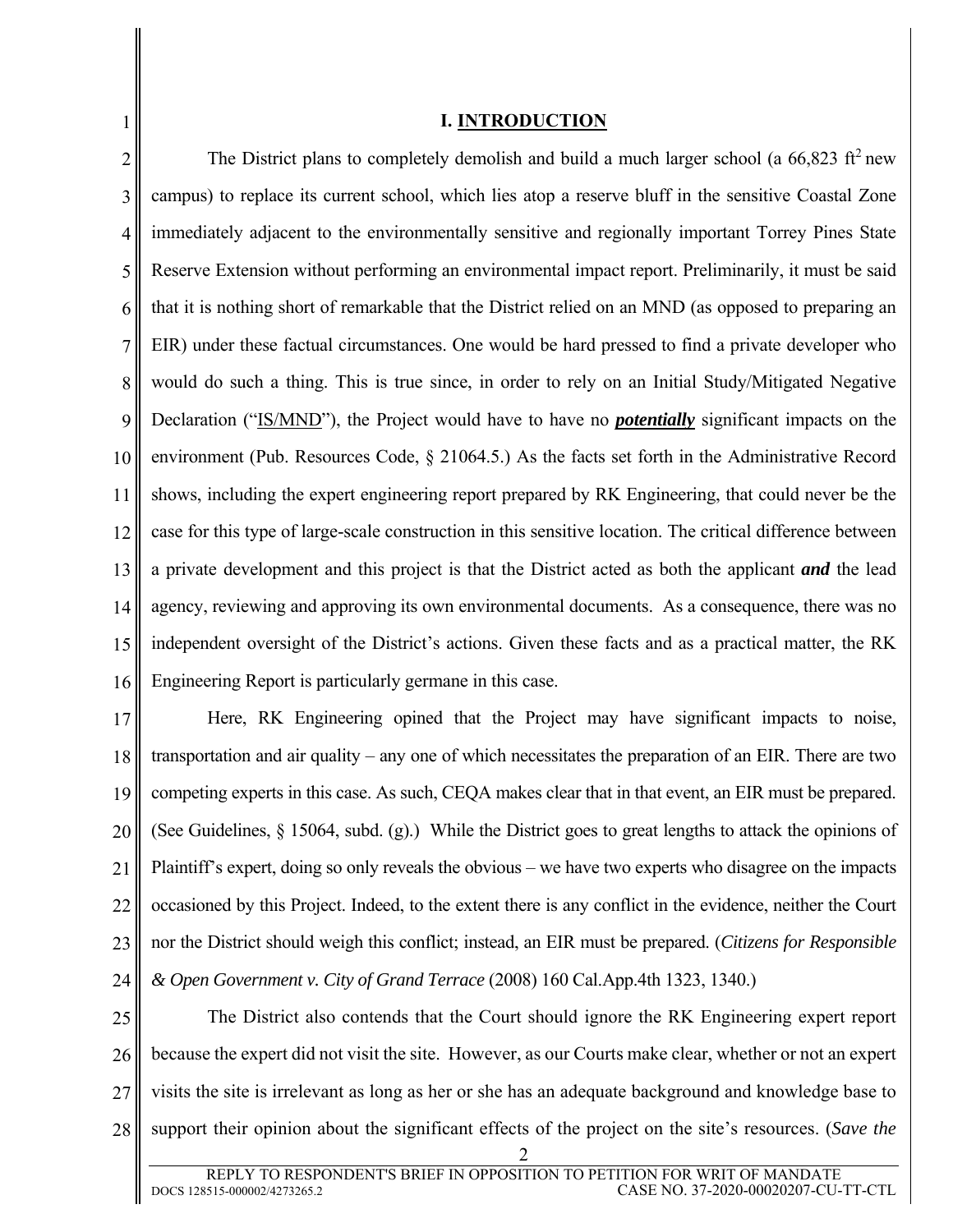2 3 *Agoura Cornell Knoll v. City of Agoura Hills* (2020) 46 Cal.App.5th 665, 689.) Here, the District has not (nor could it) attack the credentials of Plaintiff's expert and his knowledge base employed to opine on the impacts from this Project.

4 5 6 7 Given these facts and the corresponding law, the Court can stop here and need not undertake an analysis of the balance of Plaintiff's contentions in this case (or Defendant's opposition on these topics), since an EIR is required and as a consequence, a writ of mandate should issue requiring the District to comply with CEQA.

8 9 10 11 12 13 14 15 16 However, as will also be discussed herein, there are remaining multiple, independent reasons the Court should require an EIR. For one, as Respondent admits, it excluded the Coastal Zone overlay as part of its project description. This is an egregious omission under CEQA. Respondent contends that this omission was "harmless". However, the law provides otherwise. Evaluating the significance of a project's impact on the environment depends directly on the project's setting— "[f]or example, an activity which may not be significant in an urban area may be significant in a rural area." (Guidelines, § 15064, subd. (b)(1).) Accordingly, omitting the fact that the Project is located in the sensitive coastal zone provides an incorrect baseline from which to measure the Project's environmental impacts rendering the IS/MND inadequate as a matter of law.

17 18 19 There is also substantial evidence in the record that shows that the Project may also have significant impacts related to wildfire, land use and planning, recreation, and biological resources – each of which necessitates the preparation of an EIR.

**II. ARGUMENT** 

20

1

21 22

## **A. RK ENGINEERING'S CONCLUSIONS PROVIDE SUBSTANTIAL EVIDENCE REQUIRING AN EIR**

23 24 25 26 Respondent summarily dismiss RK Engineering's expert opinion contending that the opinions are not based on independent fact or reasonable assumptions supported by fact, since RK Engineering "does not claim it conducted any independent analysis regarding the Project or visited the School." (Oppo*.* at 6:14-22.) Notably, neither of these are requirements under the law.

27 28 Instead, the law provides that "'expert opinion if supported by facts, even if not based on specific observations as to the site under review' may qualify as substantial evidence supporting a fair argument."

<sup>3</sup>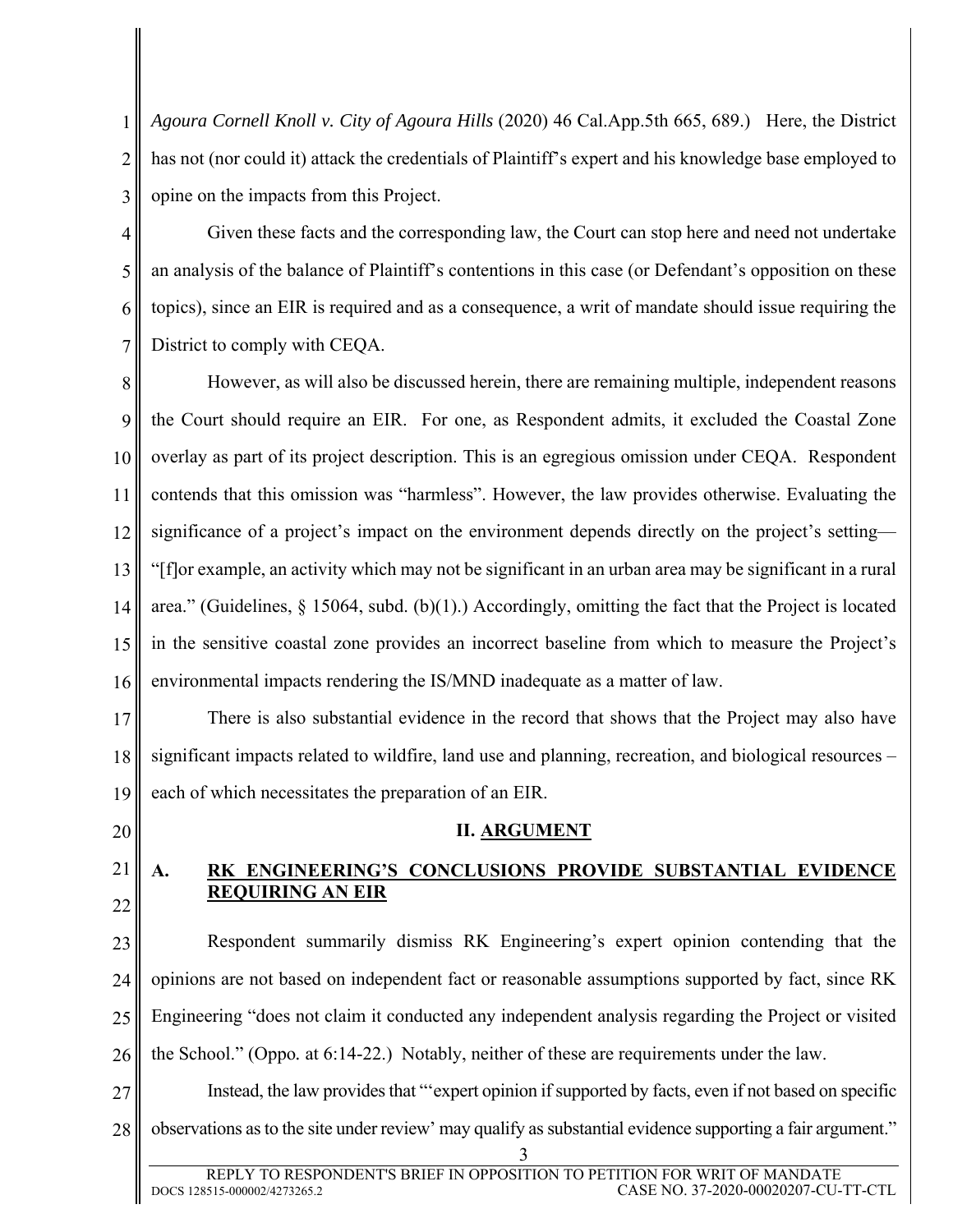1 2 3 4 5 6 7 8 (*Save the Agoura Cornell Knoll*, *supra*, 46 Cal.App.5th at 689 [quoting *Pocket Protectors v. City of Sacramento* (2004) 124 Cal.App.4th 903, 928].) In *Save the Agoura Cornell Knoll*, the respondent argued that the expert's opinions were mere "speculation and unsubstantiated opinion," which was rejected by the court. (*Ibid*.) The court recognized that the expert "set forth his qualifications as an expert" and his opinion about the project's impacts "were based on his review of the 2011 study of the site, the 2014 peer review, and the MND." (*Ibid*.) The court concluded that "[r]egardless of whether [the expert] ever personally inspected the site, he had an adequate background and knowledge base to support his opinion about the significant effects of the project on the site's" resources. (*Ibid*.)

9 10 11 12 13 14 15 Similarly, here RK Engineering's report set forth the qualifications of all of its experts involved in reviewing the project (see Vol. VI, Tab 1, AR03908-3929) and based its conclusions on the facts obtained from its review of the MND. (See *id*. at AR03727-3735.) Indeed, RK Engineering's report included page number references to each issue identified in the MND. (*Ibid*.) Using the underlying facts as presented in the MND, RK Engineering formulated its opinions based on those facts. Any disagreement between the expert's conclusions is substantial evidence requiring an EIR. (Guidelines, §§ 15384, 15064, subd. (g).)

16 17 18 19 20 21 22 23 Here, there is no dispute as to credibility of factual questions requiring deference to the District. (See *Citizens for Responsible & Open Government*, *supra*, 160 Cal.App.4th at 1340 [noting that while a court will give deference to an agency's weighing of credibility questions involving "*disputed* factual questions going to *credibility*" (emphasis in original), "[d]eference is not required when there is a weighing of some substantial evidence against other substantial evidence"].) Here, RK Engineering presented substantial, conflicting evidence requiring an EIR based on the facts presented in the MND. Indeed, "[u]nder such circumstances, 'neither the lead agency or a court may "weigh" conflicting substantial evidence to determine whether an EIR must be prepared in the first instance." (*Ibid*.)

24

### **1. RK Engineering Appropriately Concluded that Additional Studies are Required**

25 26 27 28 RK Engineering opined that the analysis in the MND is insufficient and additional studies are required to complete the required impacts analysis; and thus, the Project may have a significant impact on the environment. The District ostensibly claims that the "[l]ack of study is not evidence of a significant impact." (Oppo. at 6:21-22 [citing *Gentry v. City of Murietta* (1995) 36 Cal.App.4th 1359, 1379].)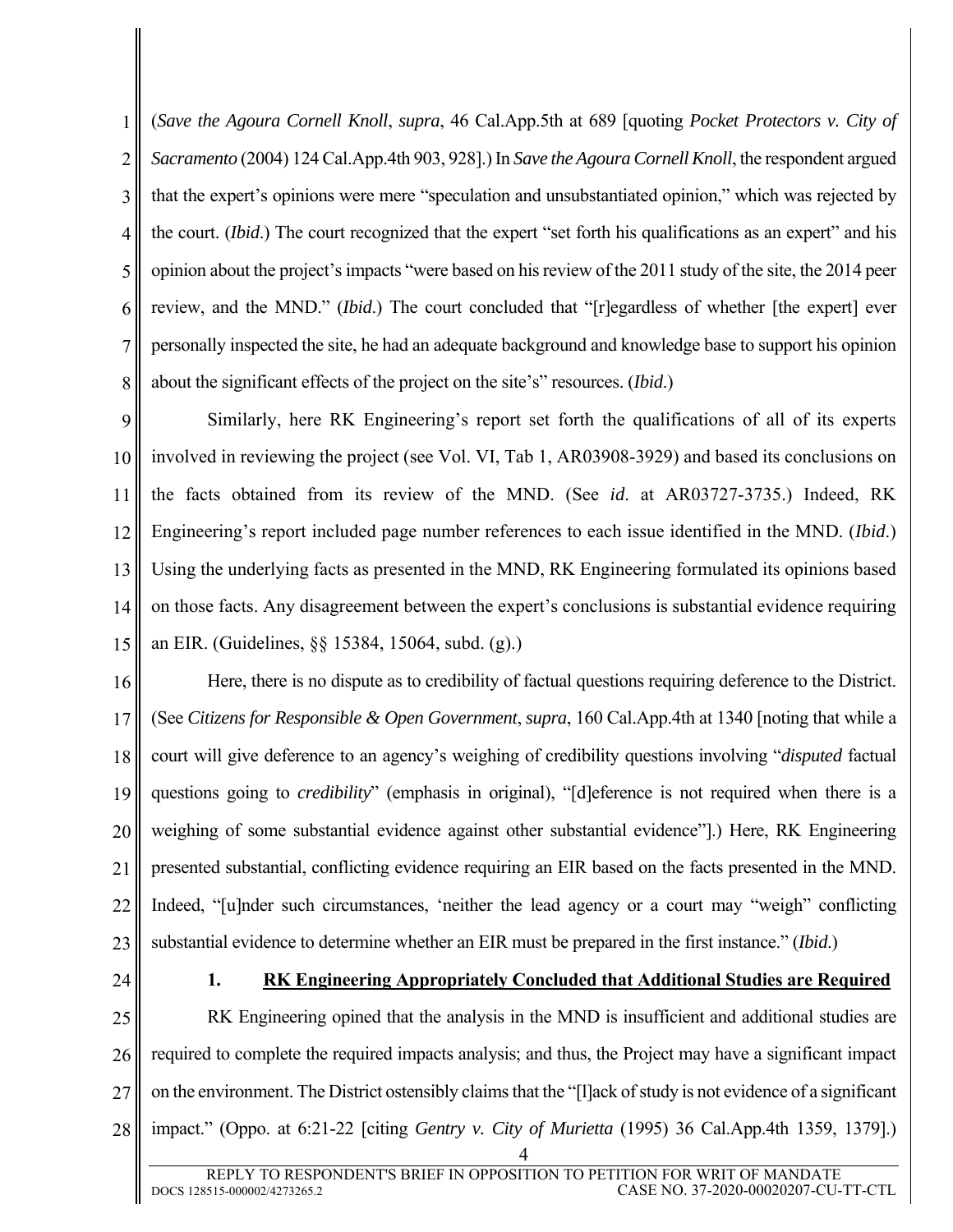| However, the court in Gentry merely recognized that "[t]he lack of study is hardly evidence that there<br>will be a significant impact." (Id. at 1379.) In other words, without more, pointing to the lack of study is<br>$\overline{2}$<br>not sufficient for a petitioner to meet their burden of showing a fair argument exists.<br>3<br>In contrast, here RK Engineering opined that based on the facts presented in the MND (or lack<br>4<br>5<br>of facts/analysis presented), it can inferentially conclude that there are potentially significant impacts to<br>noise, transportation and air quality resulting from the District's repeated lack of study. Indeed, such a<br>6<br>conclusion is appropriate when an agency fails to perform necessary environmental review:<br>$\overline{7}$<br>8<br>The agency [will] not be allowed to hide behind its own failure to gather relevant data.<br>CEQA places the burden of environmental investigation on government rather<br>9<br>than the public. If the local agency has failed to study an area of possible<br>environmental impact, a fair argument may be based on the limited facts in the record.<br>10<br>Deficiencies in the record may actually enlarge the scope of fair argument by lending<br>a logical plausibility to a wider range of inferences.<br>11<br>(Gentry, supra, 36 Cal.App.4th at 1378-1379; see also City of Redlands v. County of San Bernardino<br>12<br>13<br>(2002) 96 Cal.App.4th 398, 408.)<br>14<br>CEQA does not allow the District to avoid an EIR by failing to perform studies or analyses<br>15<br>which will show that the project may have a significant impact on the environment.<br>16<br><b>B.</b><br>SUBSTANTIAL EVIDENCE IN THE RECORD SHOWS THAT THE PROJECT MAY<br><b>HAVE A SIGNIFICANT IMPACT ON THE ENVIRONMENT REQUIRING AN EIR</b><br>17<br>Under CEQA, "[i]t is the function of an EIR, not a negative declaration, to resolve conflicting<br>18<br>claims, based on substantial evidence, as to the environmental effects of a project." (California<br>19 <sub>1</sub><br>Native Plant Society v. County of El Dorado (2009) 170 Cal.App.4th 1026, 1060-1061.) The<br>20<br>District's Opposition illustrates the conflicting evidence at issue here must be resolved by an EIR.<br>21<br>The District improperly focuses "simply upon the evidence favoring [a MND] in disregard of other<br>22<br>relevant evidence supporting" the preparation of an EIR. (See City of Carmel-By-The-Sea v. Bd. of<br>23<br>Supervisors (1986) 183 Cal.App.3d 229, 253.) Critically, an agency's determination to not perform<br>24<br>25<br>an EIR "can be upheld only when there is no credible evidence to the contrary." (Sierra Club v.<br>County of Sonoma (1992) 6 Cal.App.4th 1307, 1318 [emphasis added].)<br>26<br>27<br><b>The Project May Have a Significant Impact on Noise</b><br>1.<br>28<br>The District dismisses the substantial evidence in the record showing that the Project may<br>REPLY TO RESPONDENT'S BRIEF IN OPPOSITION TO PETITION FOR WRIT OF MANDATE |                                                                     |  |
|----------------------------------------------------------------------------------------------------------------------------------------------------------------------------------------------------------------------------------------------------------------------------------------------------------------------------------------------------------------------------------------------------------------------------------------------------------------------------------------------------------------------------------------------------------------------------------------------------------------------------------------------------------------------------------------------------------------------------------------------------------------------------------------------------------------------------------------------------------------------------------------------------------------------------------------------------------------------------------------------------------------------------------------------------------------------------------------------------------------------------------------------------------------------------------------------------------------------------------------------------------------------------------------------------------------------------------------------------------------------------------------------------------------------------------------------------------------------------------------------------------------------------------------------------------------------------------------------------------------------------------------------------------------------------------------------------------------------------------------------------------------------------------------------------------------------------------------------------------------------------------------------------------------------------------------------------------------------------------------------------------------------------------------------------------------------------------------------------------------------------------------------------------------------------------------------------------------------------------------------------------------------------------------------------------------------------------------------------------------------------------------------------------------------------------------------------------------------------------------------------------------------------------------------------------------------------------------------------------------------------------------------------------------------------------------------------------------------------------------------------------------------------------------------------------------------------------------------------------------------------------------------------------------------------------------------------------------------------------------------------------------------------------------------------------------------------------------------|---------------------------------------------------------------------|--|
|                                                                                                                                                                                                                                                                                                                                                                                                                                                                                                                                                                                                                                                                                                                                                                                                                                                                                                                                                                                                                                                                                                                                                                                                                                                                                                                                                                                                                                                                                                                                                                                                                                                                                                                                                                                                                                                                                                                                                                                                                                                                                                                                                                                                                                                                                                                                                                                                                                                                                                                                                                                                                                                                                                                                                                                                                                                                                                                                                                                                                                                                                              |                                                                     |  |
|                                                                                                                                                                                                                                                                                                                                                                                                                                                                                                                                                                                                                                                                                                                                                                                                                                                                                                                                                                                                                                                                                                                                                                                                                                                                                                                                                                                                                                                                                                                                                                                                                                                                                                                                                                                                                                                                                                                                                                                                                                                                                                                                                                                                                                                                                                                                                                                                                                                                                                                                                                                                                                                                                                                                                                                                                                                                                                                                                                                                                                                                                              |                                                                     |  |
|                                                                                                                                                                                                                                                                                                                                                                                                                                                                                                                                                                                                                                                                                                                                                                                                                                                                                                                                                                                                                                                                                                                                                                                                                                                                                                                                                                                                                                                                                                                                                                                                                                                                                                                                                                                                                                                                                                                                                                                                                                                                                                                                                                                                                                                                                                                                                                                                                                                                                                                                                                                                                                                                                                                                                                                                                                                                                                                                                                                                                                                                                              |                                                                     |  |
|                                                                                                                                                                                                                                                                                                                                                                                                                                                                                                                                                                                                                                                                                                                                                                                                                                                                                                                                                                                                                                                                                                                                                                                                                                                                                                                                                                                                                                                                                                                                                                                                                                                                                                                                                                                                                                                                                                                                                                                                                                                                                                                                                                                                                                                                                                                                                                                                                                                                                                                                                                                                                                                                                                                                                                                                                                                                                                                                                                                                                                                                                              |                                                                     |  |
|                                                                                                                                                                                                                                                                                                                                                                                                                                                                                                                                                                                                                                                                                                                                                                                                                                                                                                                                                                                                                                                                                                                                                                                                                                                                                                                                                                                                                                                                                                                                                                                                                                                                                                                                                                                                                                                                                                                                                                                                                                                                                                                                                                                                                                                                                                                                                                                                                                                                                                                                                                                                                                                                                                                                                                                                                                                                                                                                                                                                                                                                                              |                                                                     |  |
|                                                                                                                                                                                                                                                                                                                                                                                                                                                                                                                                                                                                                                                                                                                                                                                                                                                                                                                                                                                                                                                                                                                                                                                                                                                                                                                                                                                                                                                                                                                                                                                                                                                                                                                                                                                                                                                                                                                                                                                                                                                                                                                                                                                                                                                                                                                                                                                                                                                                                                                                                                                                                                                                                                                                                                                                                                                                                                                                                                                                                                                                                              |                                                                     |  |
|                                                                                                                                                                                                                                                                                                                                                                                                                                                                                                                                                                                                                                                                                                                                                                                                                                                                                                                                                                                                                                                                                                                                                                                                                                                                                                                                                                                                                                                                                                                                                                                                                                                                                                                                                                                                                                                                                                                                                                                                                                                                                                                                                                                                                                                                                                                                                                                                                                                                                                                                                                                                                                                                                                                                                                                                                                                                                                                                                                                                                                                                                              |                                                                     |  |
|                                                                                                                                                                                                                                                                                                                                                                                                                                                                                                                                                                                                                                                                                                                                                                                                                                                                                                                                                                                                                                                                                                                                                                                                                                                                                                                                                                                                                                                                                                                                                                                                                                                                                                                                                                                                                                                                                                                                                                                                                                                                                                                                                                                                                                                                                                                                                                                                                                                                                                                                                                                                                                                                                                                                                                                                                                                                                                                                                                                                                                                                                              |                                                                     |  |
|                                                                                                                                                                                                                                                                                                                                                                                                                                                                                                                                                                                                                                                                                                                                                                                                                                                                                                                                                                                                                                                                                                                                                                                                                                                                                                                                                                                                                                                                                                                                                                                                                                                                                                                                                                                                                                                                                                                                                                                                                                                                                                                                                                                                                                                                                                                                                                                                                                                                                                                                                                                                                                                                                                                                                                                                                                                                                                                                                                                                                                                                                              |                                                                     |  |
|                                                                                                                                                                                                                                                                                                                                                                                                                                                                                                                                                                                                                                                                                                                                                                                                                                                                                                                                                                                                                                                                                                                                                                                                                                                                                                                                                                                                                                                                                                                                                                                                                                                                                                                                                                                                                                                                                                                                                                                                                                                                                                                                                                                                                                                                                                                                                                                                                                                                                                                                                                                                                                                                                                                                                                                                                                                                                                                                                                                                                                                                                              |                                                                     |  |
|                                                                                                                                                                                                                                                                                                                                                                                                                                                                                                                                                                                                                                                                                                                                                                                                                                                                                                                                                                                                                                                                                                                                                                                                                                                                                                                                                                                                                                                                                                                                                                                                                                                                                                                                                                                                                                                                                                                                                                                                                                                                                                                                                                                                                                                                                                                                                                                                                                                                                                                                                                                                                                                                                                                                                                                                                                                                                                                                                                                                                                                                                              |                                                                     |  |
|                                                                                                                                                                                                                                                                                                                                                                                                                                                                                                                                                                                                                                                                                                                                                                                                                                                                                                                                                                                                                                                                                                                                                                                                                                                                                                                                                                                                                                                                                                                                                                                                                                                                                                                                                                                                                                                                                                                                                                                                                                                                                                                                                                                                                                                                                                                                                                                                                                                                                                                                                                                                                                                                                                                                                                                                                                                                                                                                                                                                                                                                                              |                                                                     |  |
|                                                                                                                                                                                                                                                                                                                                                                                                                                                                                                                                                                                                                                                                                                                                                                                                                                                                                                                                                                                                                                                                                                                                                                                                                                                                                                                                                                                                                                                                                                                                                                                                                                                                                                                                                                                                                                                                                                                                                                                                                                                                                                                                                                                                                                                                                                                                                                                                                                                                                                                                                                                                                                                                                                                                                                                                                                                                                                                                                                                                                                                                                              |                                                                     |  |
|                                                                                                                                                                                                                                                                                                                                                                                                                                                                                                                                                                                                                                                                                                                                                                                                                                                                                                                                                                                                                                                                                                                                                                                                                                                                                                                                                                                                                                                                                                                                                                                                                                                                                                                                                                                                                                                                                                                                                                                                                                                                                                                                                                                                                                                                                                                                                                                                                                                                                                                                                                                                                                                                                                                                                                                                                                                                                                                                                                                                                                                                                              |                                                                     |  |
|                                                                                                                                                                                                                                                                                                                                                                                                                                                                                                                                                                                                                                                                                                                                                                                                                                                                                                                                                                                                                                                                                                                                                                                                                                                                                                                                                                                                                                                                                                                                                                                                                                                                                                                                                                                                                                                                                                                                                                                                                                                                                                                                                                                                                                                                                                                                                                                                                                                                                                                                                                                                                                                                                                                                                                                                                                                                                                                                                                                                                                                                                              |                                                                     |  |
|                                                                                                                                                                                                                                                                                                                                                                                                                                                                                                                                                                                                                                                                                                                                                                                                                                                                                                                                                                                                                                                                                                                                                                                                                                                                                                                                                                                                                                                                                                                                                                                                                                                                                                                                                                                                                                                                                                                                                                                                                                                                                                                                                                                                                                                                                                                                                                                                                                                                                                                                                                                                                                                                                                                                                                                                                                                                                                                                                                                                                                                                                              |                                                                     |  |
|                                                                                                                                                                                                                                                                                                                                                                                                                                                                                                                                                                                                                                                                                                                                                                                                                                                                                                                                                                                                                                                                                                                                                                                                                                                                                                                                                                                                                                                                                                                                                                                                                                                                                                                                                                                                                                                                                                                                                                                                                                                                                                                                                                                                                                                                                                                                                                                                                                                                                                                                                                                                                                                                                                                                                                                                                                                                                                                                                                                                                                                                                              |                                                                     |  |
|                                                                                                                                                                                                                                                                                                                                                                                                                                                                                                                                                                                                                                                                                                                                                                                                                                                                                                                                                                                                                                                                                                                                                                                                                                                                                                                                                                                                                                                                                                                                                                                                                                                                                                                                                                                                                                                                                                                                                                                                                                                                                                                                                                                                                                                                                                                                                                                                                                                                                                                                                                                                                                                                                                                                                                                                                                                                                                                                                                                                                                                                                              |                                                                     |  |
|                                                                                                                                                                                                                                                                                                                                                                                                                                                                                                                                                                                                                                                                                                                                                                                                                                                                                                                                                                                                                                                                                                                                                                                                                                                                                                                                                                                                                                                                                                                                                                                                                                                                                                                                                                                                                                                                                                                                                                                                                                                                                                                                                                                                                                                                                                                                                                                                                                                                                                                                                                                                                                                                                                                                                                                                                                                                                                                                                                                                                                                                                              |                                                                     |  |
|                                                                                                                                                                                                                                                                                                                                                                                                                                                                                                                                                                                                                                                                                                                                                                                                                                                                                                                                                                                                                                                                                                                                                                                                                                                                                                                                                                                                                                                                                                                                                                                                                                                                                                                                                                                                                                                                                                                                                                                                                                                                                                                                                                                                                                                                                                                                                                                                                                                                                                                                                                                                                                                                                                                                                                                                                                                                                                                                                                                                                                                                                              |                                                                     |  |
|                                                                                                                                                                                                                                                                                                                                                                                                                                                                                                                                                                                                                                                                                                                                                                                                                                                                                                                                                                                                                                                                                                                                                                                                                                                                                                                                                                                                                                                                                                                                                                                                                                                                                                                                                                                                                                                                                                                                                                                                                                                                                                                                                                                                                                                                                                                                                                                                                                                                                                                                                                                                                                                                                                                                                                                                                                                                                                                                                                                                                                                                                              |                                                                     |  |
|                                                                                                                                                                                                                                                                                                                                                                                                                                                                                                                                                                                                                                                                                                                                                                                                                                                                                                                                                                                                                                                                                                                                                                                                                                                                                                                                                                                                                                                                                                                                                                                                                                                                                                                                                                                                                                                                                                                                                                                                                                                                                                                                                                                                                                                                                                                                                                                                                                                                                                                                                                                                                                                                                                                                                                                                                                                                                                                                                                                                                                                                                              |                                                                     |  |
|                                                                                                                                                                                                                                                                                                                                                                                                                                                                                                                                                                                                                                                                                                                                                                                                                                                                                                                                                                                                                                                                                                                                                                                                                                                                                                                                                                                                                                                                                                                                                                                                                                                                                                                                                                                                                                                                                                                                                                                                                                                                                                                                                                                                                                                                                                                                                                                                                                                                                                                                                                                                                                                                                                                                                                                                                                                                                                                                                                                                                                                                                              |                                                                     |  |
|                                                                                                                                                                                                                                                                                                                                                                                                                                                                                                                                                                                                                                                                                                                                                                                                                                                                                                                                                                                                                                                                                                                                                                                                                                                                                                                                                                                                                                                                                                                                                                                                                                                                                                                                                                                                                                                                                                                                                                                                                                                                                                                                                                                                                                                                                                                                                                                                                                                                                                                                                                                                                                                                                                                                                                                                                                                                                                                                                                                                                                                                                              |                                                                     |  |
|                                                                                                                                                                                                                                                                                                                                                                                                                                                                                                                                                                                                                                                                                                                                                                                                                                                                                                                                                                                                                                                                                                                                                                                                                                                                                                                                                                                                                                                                                                                                                                                                                                                                                                                                                                                                                                                                                                                                                                                                                                                                                                                                                                                                                                                                                                                                                                                                                                                                                                                                                                                                                                                                                                                                                                                                                                                                                                                                                                                                                                                                                              |                                                                     |  |
|                                                                                                                                                                                                                                                                                                                                                                                                                                                                                                                                                                                                                                                                                                                                                                                                                                                                                                                                                                                                                                                                                                                                                                                                                                                                                                                                                                                                                                                                                                                                                                                                                                                                                                                                                                                                                                                                                                                                                                                                                                                                                                                                                                                                                                                                                                                                                                                                                                                                                                                                                                                                                                                                                                                                                                                                                                                                                                                                                                                                                                                                                              |                                                                     |  |
|                                                                                                                                                                                                                                                                                                                                                                                                                                                                                                                                                                                                                                                                                                                                                                                                                                                                                                                                                                                                                                                                                                                                                                                                                                                                                                                                                                                                                                                                                                                                                                                                                                                                                                                                                                                                                                                                                                                                                                                                                                                                                                                                                                                                                                                                                                                                                                                                                                                                                                                                                                                                                                                                                                                                                                                                                                                                                                                                                                                                                                                                                              |                                                                     |  |
|                                                                                                                                                                                                                                                                                                                                                                                                                                                                                                                                                                                                                                                                                                                                                                                                                                                                                                                                                                                                                                                                                                                                                                                                                                                                                                                                                                                                                                                                                                                                                                                                                                                                                                                                                                                                                                                                                                                                                                                                                                                                                                                                                                                                                                                                                                                                                                                                                                                                                                                                                                                                                                                                                                                                                                                                                                                                                                                                                                                                                                                                                              |                                                                     |  |
|                                                                                                                                                                                                                                                                                                                                                                                                                                                                                                                                                                                                                                                                                                                                                                                                                                                                                                                                                                                                                                                                                                                                                                                                                                                                                                                                                                                                                                                                                                                                                                                                                                                                                                                                                                                                                                                                                                                                                                                                                                                                                                                                                                                                                                                                                                                                                                                                                                                                                                                                                                                                                                                                                                                                                                                                                                                                                                                                                                                                                                                                                              | CASE NO. 37-2020-00020207-CU-TT-CTL<br>DOCS 128515-000002/4273265.2 |  |

I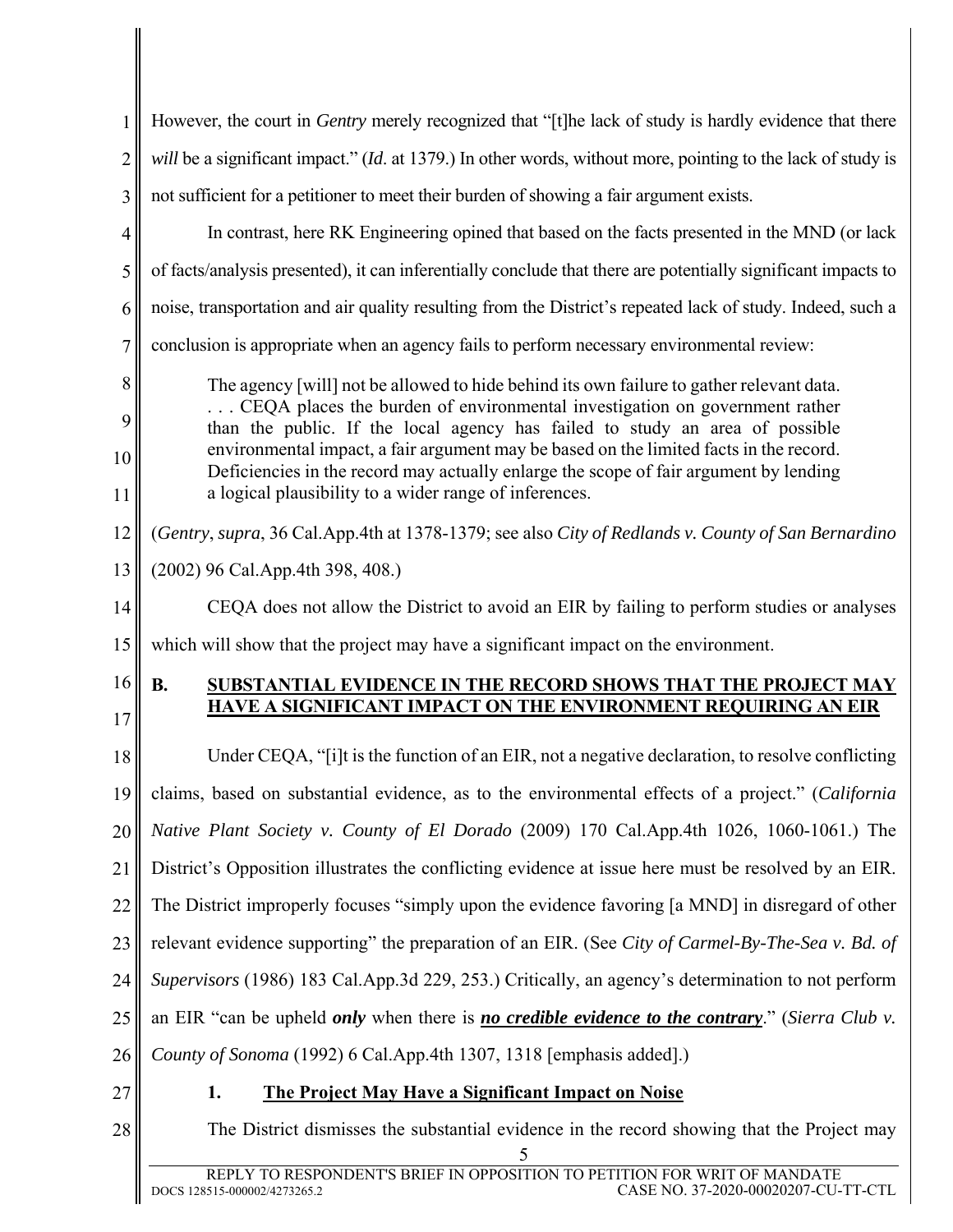have a significant impact on noise.

1

2 3 4 5 6 7 8 9 10 11 12 13 14 First, despite Respondent's contentions, RK Engineering has presented substantial evidence that there is a potentially significant impact to construction related noise. Importantly, as RK Engineering appropriately notes, construction activities are expected to occur less than 25 feet from residential homes, despite the fact that the MND only measured Project-Related Construction Noise Levels *330 feet* from residential homes. (Vol. VI, Tab 1, AR03729.) Respondent claims RK Engineering's opinions are not credible because they misrepresent the MND's actual analysis. Respondent, however, summarily claims that it was conducting a "worst-case" analysis and that its determination that "the area around the center of construction activities best represents the potential average construction-related noise levels at the various sensitive receptors." (Oppo. at 9:18-19.) RK Engineering disagreed, which is appropriate, especially given the fact that the majority of the construction will not occur within the center of the site—instead, the majority of classrooms and parking lot are to be constructed directly south of the sensitive receptors on Mira Montana Drive. (*Id.* at AR00043.)

15 16 17 18 19 20 21 22 23 24 25 Respondent also argues that it appropriately relied on the City of San Diego's CEQA thresholds when determining whether there will be potentially significant noise impacts. Critically, however, as Respondent recognizes, the City's CEQA thresholds provide that "[t]emporary construction noise which *exceeds* 75 db (A) Leq at a sensitive receptor would be considered significant. Construction noise levels measured at or beyond the *property lines of any property zoned residential shall not exceed an average sound level greater than 75-decibles (dB***)**." (Oppo. at 11:22-27 [quoting Vol. IV, Tab 1(b), AR02273] [emphasis added].) Critically, as RK Engineering recognized, the District failed to consider whether construction noise levels—which occur within 25 feet of sensitive receptors, will result in an average sound level of greater than 75 dB. Instead, the MND only considered noise levels calculated 330 feet from these sensitive receptors (in the middle of the field where no significant construction is expected to occur).

26 27 28 Second, Respondent improperly ignores the potentially significant impacts resulting from operational noise. The District omitted any analysis of existing ambient noise level measurements and summarily concluded that despite the expanded drop-off and pick-up area, "[t]raffic noise would not

<sup>6</sup>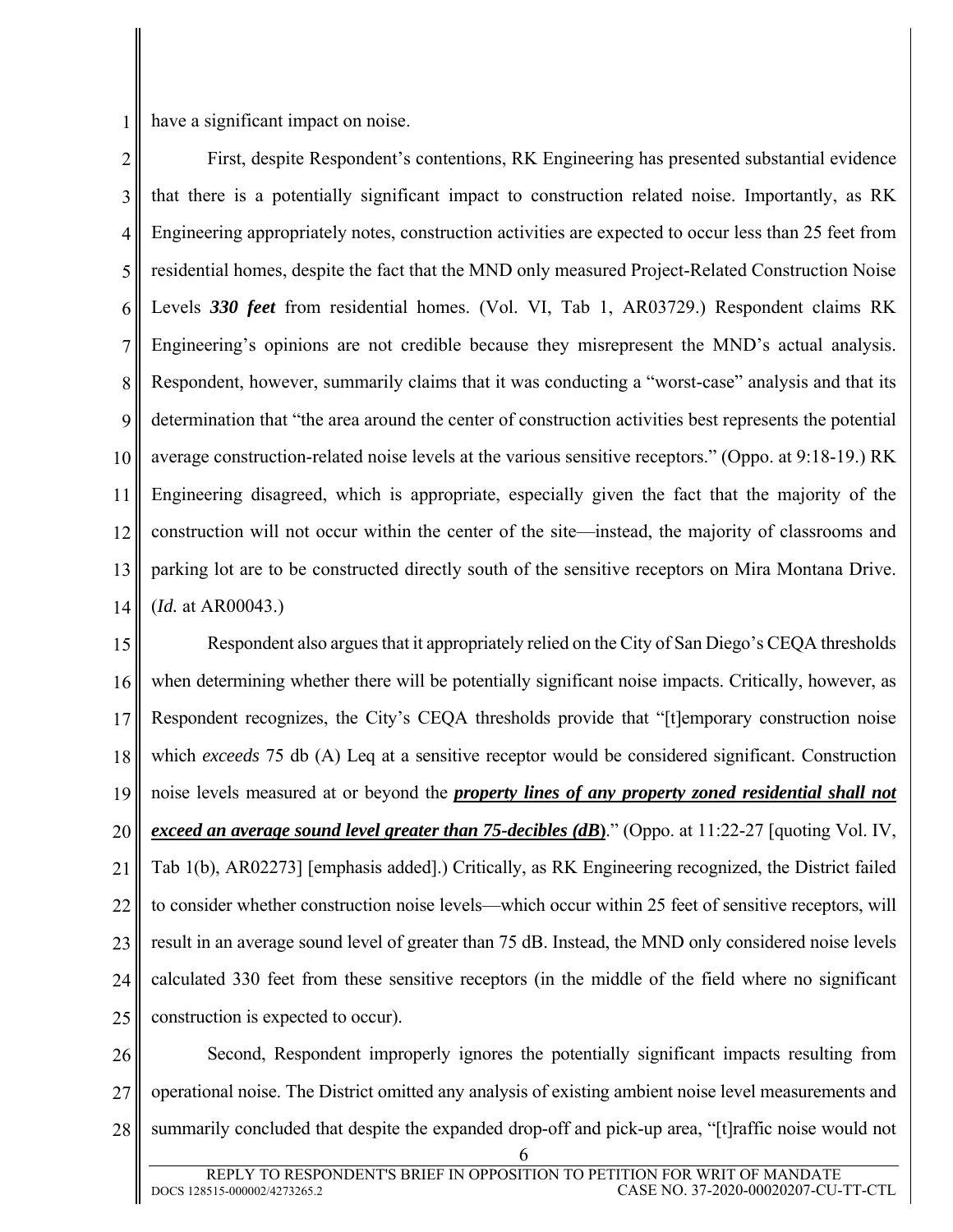1 2 3 4 5 6 7 8 9 significantly increase above existing conditions and impacts would be less than significant." (See Vol VI, Tab 1, AR03730.) The District attempts to dismiss this omission by claiming that the Project "is a like-for-like development," however this argument ignores the fundamental changes in the nature and character of the project—and the significant expansion of a parking lot in front of nearby sensitive receptors. (Compare Vol. I, Tab 5, AR00029 and AR00043.) As the District admits, the parking lot will significantly increase the number of cars entering the campus, and will allow cars to circle and exit the School. (See Oppo. at 4:6-11.) Thus, it is improper for the District to omit any analysis of these potentially significant impacts and instead summarily conclude that there will be no impacts. (See *City of Redlands*, *supra*, 96 Cal.App.4th at 408.)

10

### **2. The Project May Have a Significant Impact on Transportation**

11 12 13 14 15 16 17 18 19 20 21 Respondent's Opposition devotes a significant discussion to the substantial evidence submitted by Petitioner showing that the Project *may* have a significant impact on transportation. Notably, RK engineering noted that "the traffic impacts caused by the redistribution of project traffic needs *may result in significant environmental effects* and further assessment and potentially additional mitigation measures are needed to reduce the impacts to the residential communities around those areas." (Vol. VI, Tab 1, AR03731 [emphasis added].) Additionally, RK Engineering recognized that the IS/MND failed to provide a Construction Traffic Impact Analysis and thus fails to analyze the "*[p]otentially significant traffic impacts during construction*," that the project traffic distribution needs to be revised, and that the bus staging "*may be a potentially significant impact*" causing safety concerns for students. (*Id.* at AR03733-03734 [emphasis added].) There is also substantial evidence in the record that the Project will have a significant impact on traffic in the surrounding area.

22 23 24 25 26 27 28 Respondent claims that RK Engineering's opinions on traffic distribution are unsubstantiated because RK must show what "realistic" distributions might entail. The law does not support Respondent's contention. "CEQA places the burden of environmental investigation on government rather than the public." (See *Gentry*, *supra*, 36 Cal.App.4th at 1378-1379; see also *Stanislaus Audubon Society*, *supra*, 33 Cal.App.4th at 152 ["respondents' attempt to persuade us to consider only 'raw analytic data,' and to require quantitative environmental studies definitively establishing the existence of the claimed environmental impacts is unpersuasive"].) CEQA requires an EIR where there is a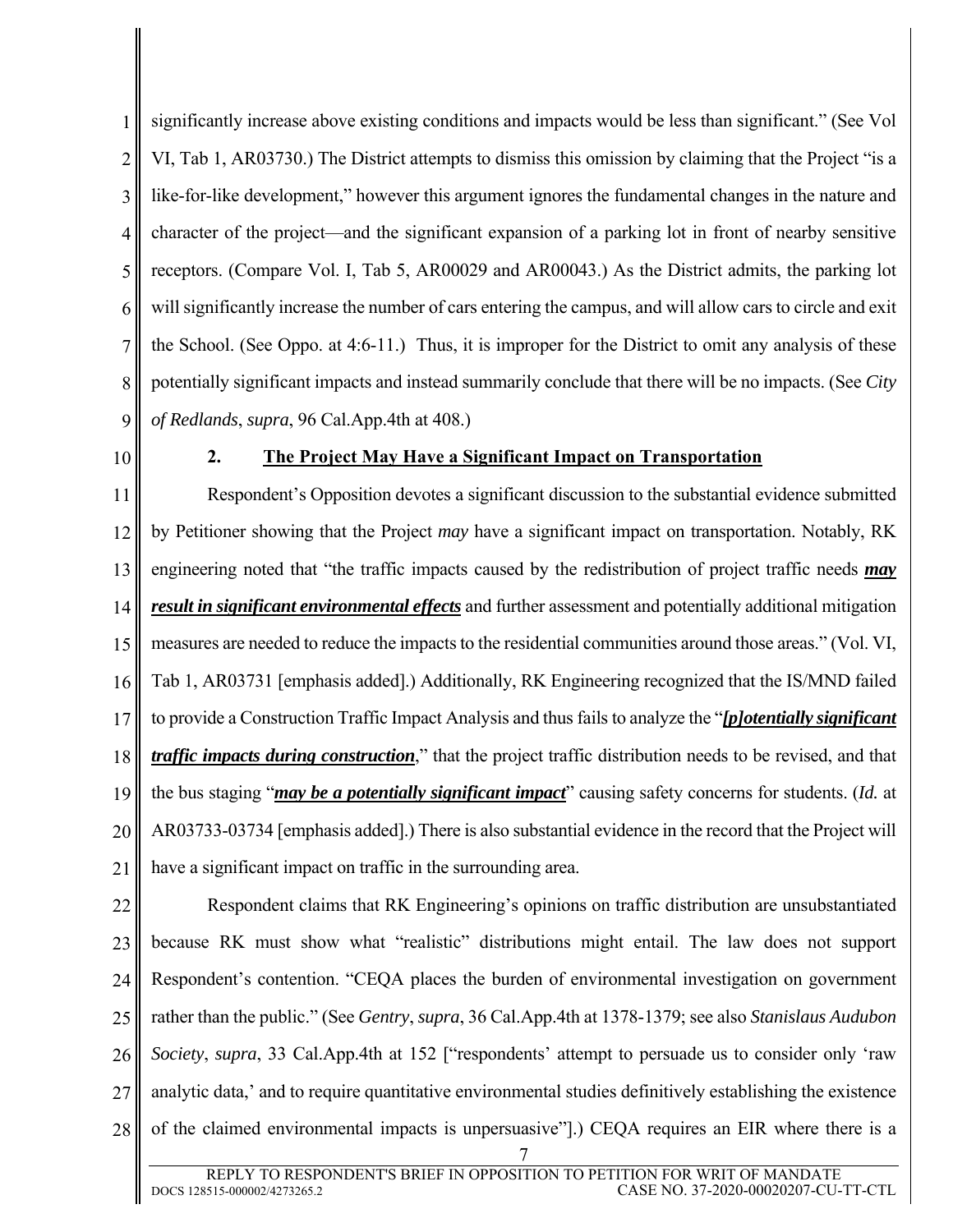1 2 disagreement among expert opinion as to the impacts on the environment, which is the case here. (Guidelines, § 15064, subd. (g).)

3 4 5 6 7 8 9 10 11 12 13 14 15 16 17 Further, Respondent erroneously claims that Petitioner has not produced substantial evidence that there may be an increase in traffic as a result of the new parking lot, as well as the de-facto drop-off/pickup area created on Mira Montana Drive. Respondent ignores the concerns raised regarding the new ADA providing access to Mira Montana Drive by summarily claiming that Petitioner has failed to provide factual support for the claims in the letter. Notably, however, "an agency may not refuse to consider uncontradicted testimony based upon objective data." (*Citizens Assn. for Sensible Development of Bishop Area v. County of Inyo* (1985) 172 Cal.App.3d 151, 173.) Respondent does not dispute the fact that Mira Montana Drive reduces significantly from 35 feet to 20 feet (the minimum width of a fire lane). (Cal. Fire Code, § 503.2.1.) Undoubtedly, providing a paved walkway directly connected to the parking lot and new classrooms will significantly increase the use of the Mira Montana as a de facto drop-off/pickup area compared to the current configuration, which requires young students to walk across the fields and walk on a dirt path. (Compare Vol. I, Tab 5, AR00029 and AR00043.) It does not take a traffic expert to opine that a road as wide as a fire lane (designed to provide access to only 9 single-family homes) is insufficient to support school traffic. (See *id.* at AR00029.) Respondent cannot ignore this evidence in an attempt to avoid a traffic study and EIR.

18

# **3. The Project May Have a Significant Impact on Air Quality**

19 20 21 22 23 24 25 In its efforts to stand on a deficient MND, Respondent again attempts to hide behind its insufficient environmental studies which conceal the Project's potentially significant impacts on the environment. Respondent again attacks RK Engineering's expert opinion, which states that adjacent sensitive receptors are located within 25 feet of the project site, and thus, the IS/MND fails to adequately analyze the potentially significant impacts to adjacent homes from adverse construction emissions and fugitive dust. (Vol. VI, Tab 1, AR03728.) Again, the District is not permitted to hide behind its failure to gather relevant data. (See *City of Redlands*, *supra*, 96 Cal.App.4th at 408.)

26

### **4. The Project May Have a Significant Impact on Wildfire/Emergency Access**

27 28 Respondent failed to address the fact that the Project will have a potentially significant impact on wildfire and emergency access and will exacerbate wildfire risks and will expose people to significant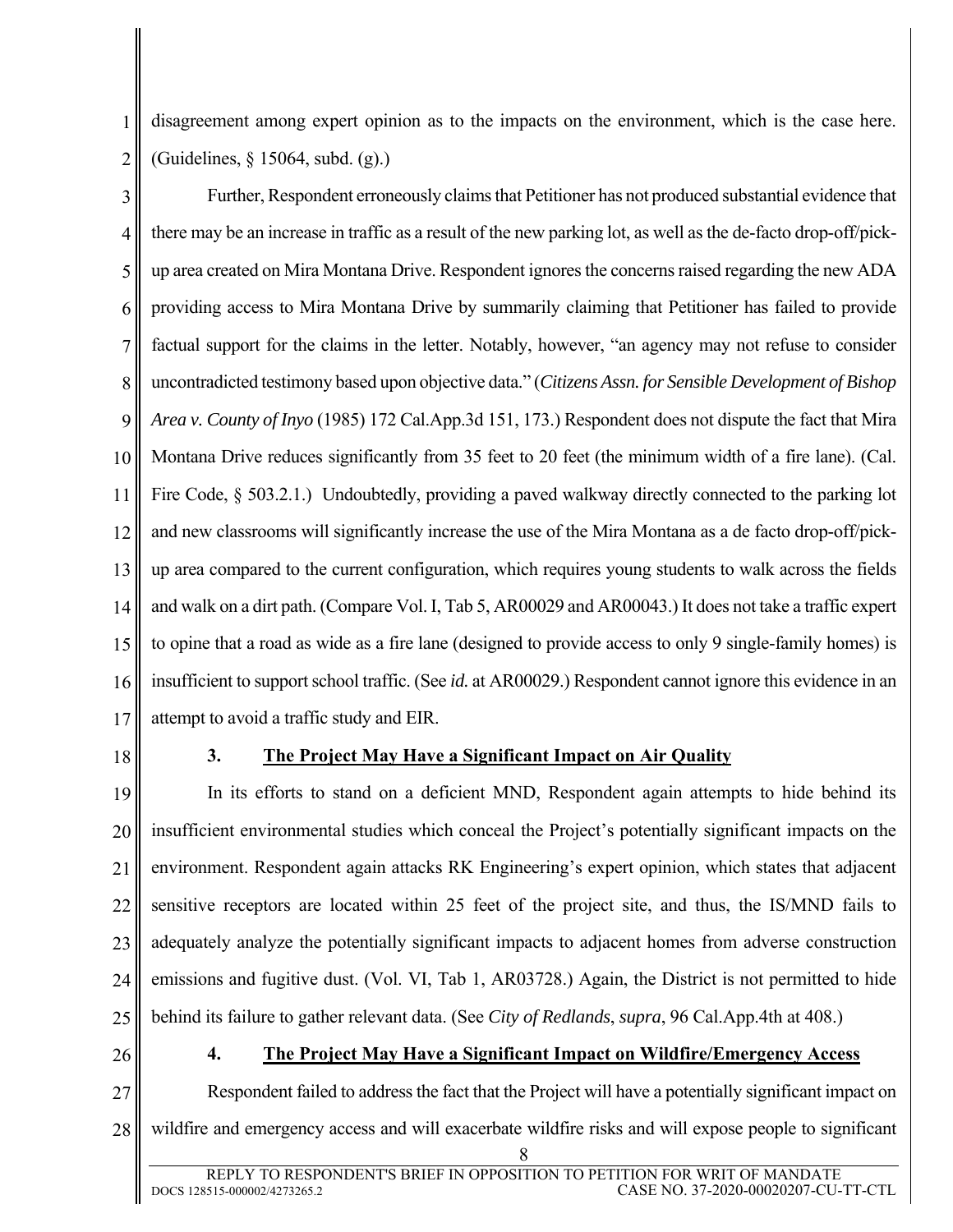1 2 3 4 5 6 7 8 9 10 11 12 risks as a result. (See Guidelines Appendix G, § XX.) Instead, the District attempts to distract from the fact that it failed to perform any analysis relative to the risks of wildfire and the exacerbating impacts of the new design. The District is required to "evaluate existing conditions in order to assess whether the project could exacerbate hazards that are already present." (*California Bldg. Industry Assn. v. Bay Area Quality Management Dist.* (2015) 62 Cal.4th 369, 388.) Respondent claims that Petitioner "implausibly claims that the existing campus . . . is less dangerous than the Project," but the District's analysis merely claims that the Project will add a fire access lane, additional parking, and additional fire hydrants. Thus surface-level analysis is insufficient to adequately address the Project's risks to wildfire. The District is not permitted to hide behind its own failure to gather relevant data—especially where it has not gathered any data at all. (See *City of Redlands*, *supra*, 96 Cal.App.4th at 408.) Given the risks associated with wildfire, projects in high fire severity areas are required to thoroughly analyze wildfire risks, which the District must do. (See Pub. Resources Code, § 21083.01.)

13

### **5. The Project May Have a Significant Impact on Land Use and Planning**

14 15 16 17 18 19 20 21 22 23 24 25 Despite the repeated assertions that the Project is a "like-for-like development," the fact that the District is reconstructing a school to replace the current 1950s structures in the same location does not exempt it from analyzing impacts to land use and planning, particularly where the Project is located in a coastal zone immediately adjacent to a sensitive open space. The District's argument that the State of California has occupied the field of school site locations does not mean that the District's Project may violate the City's Local Coastal Program and the Torrey Pines Community Plan.<sup>1</sup> The District claims that "only four of the eleven Key Policies of the Community Plan are relevant to the Project," completely ignoring the policies set forth in the Local Coastal Program (which is incorporated by reference into the Community Plan). The District's Opposition does not even mention the Local Coastal Program and its requirement that all development adjacent to the Torrey Pines Reserve Extension must provide setbacks "to prevent fire breaks from being construction on reserve property or into off-site sensitive areas." (Vol. V, Tab 1(g), AR03393.) Buildings will be constructed as close

26

 $\overline{a}$ 

<sup>27</sup> 28 <sup>1</sup> Respondent asks the Court to take judicial notice of its July 22, 2020 resolution rendering the City's zoning ordinances inapplicable to the District. This resolution is not included in the administrative record and was rendered after the approval of the Project. As such, it is improper for the Court to grant Respondent's request for judicial notice. (See *Porterville Citizens for Responsible Hillside Development v.. City of Porterville* (2007) 157 Cal.App.4th 885, 898.)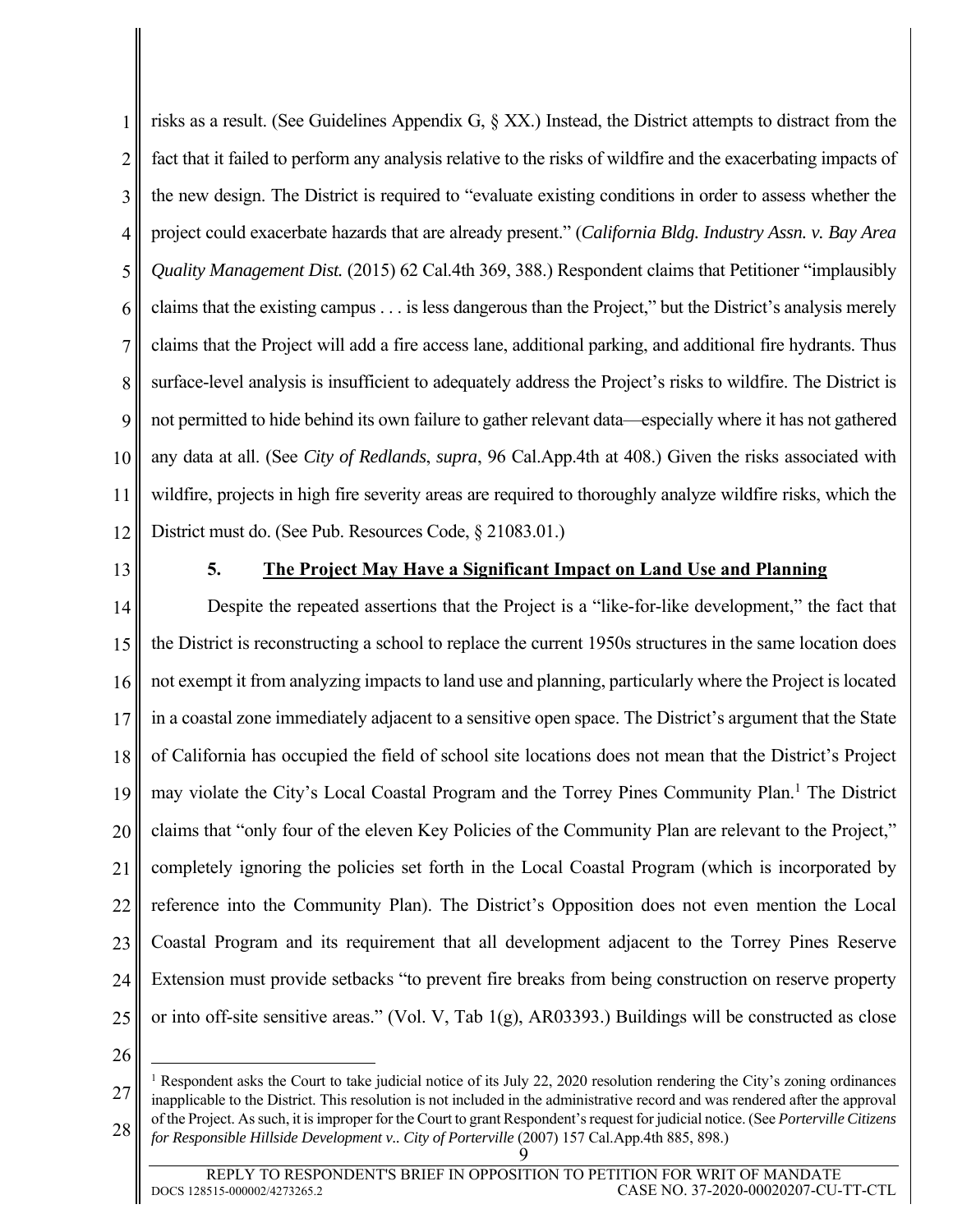2 to two-feet from the Reserve, and the Project does not comply with this key policy. (Vol. VI, Tab 1, AR03491.)

3 4 5 6 7 8 Further, Respondent does not comply with the fire safety setbacks required by the Public Resources Code and Government Code, and its argument that Government Code section 51183 authorizes an exemption is unavailing. Section 51183 states that the local agency "*may* exempt" a development from the 100-foot defensible space requirement—it is not mandatory and does not guaranty an exemption for the District. (See Gov. Code, § 51183, subd. (a).) Notably, the IS/MND is silent with respect to whether the City has exempted it from the setback requirements.

9 10 11 Respondent's argument that the relocation of portions of the school within the 100-foot setback is not a significant impact because "the Project will alleviate, not exacerbate the current conditions" is unpersuasive. (See Oppo. at 24:22-26.) Indeed,

[F]or projects that may cause both beneficial and adverse significant impacts on the environment, *preparation of an EIR is required because the consideration of feasible alternatives and mitigation measures might result in changes to the project that decrease its adverse impacts on California's environment*. Consequently, the argument that an EIR was unnecessary because the net overall effect of [the project] was beneficial to the environment must fail, regardless of potential environmental benefits, if substantial evidence shows a reasonable possibility of one or more significant adverse environmental impacts.

17 18 19 20 21 22 23 24 (*County Sanitation Dist. No. 2 v. County of Kern* (2005) 127 Cal.App.4th 1544, 1580 [emphasis added].) Critically, the CEQA Guidelines state that a project may have a significant impact on the environment where the project conflicts "*with any applicable land use plan, policy, or regulation* ... adopted for the purpose of mitigating an environmental effect." (Guidelines Appendix G, § XI, subd. (b) [emphasis added].) The Project conflicts with Government Code 51182, which is without question adopted to mitigate environmental impacts. (See Gov. Code, § 51176.) There is no evidence that the District is exempt from the setback, and the Project therefore may have a significant impact on the environment based on this conflict thus requiring an EIR.

25

1

12

13

14

15

16

# **6. The Project May Have a Significant Impact on Recreation**

26 27 28 10 Respondent fails to recognize that the Project may have a significant impact to the environment if it would (a) increase the use of existing neighborhood parks or other facilities, or (b) require the construction or expansion of recreational facilities which may have an adverse effect on the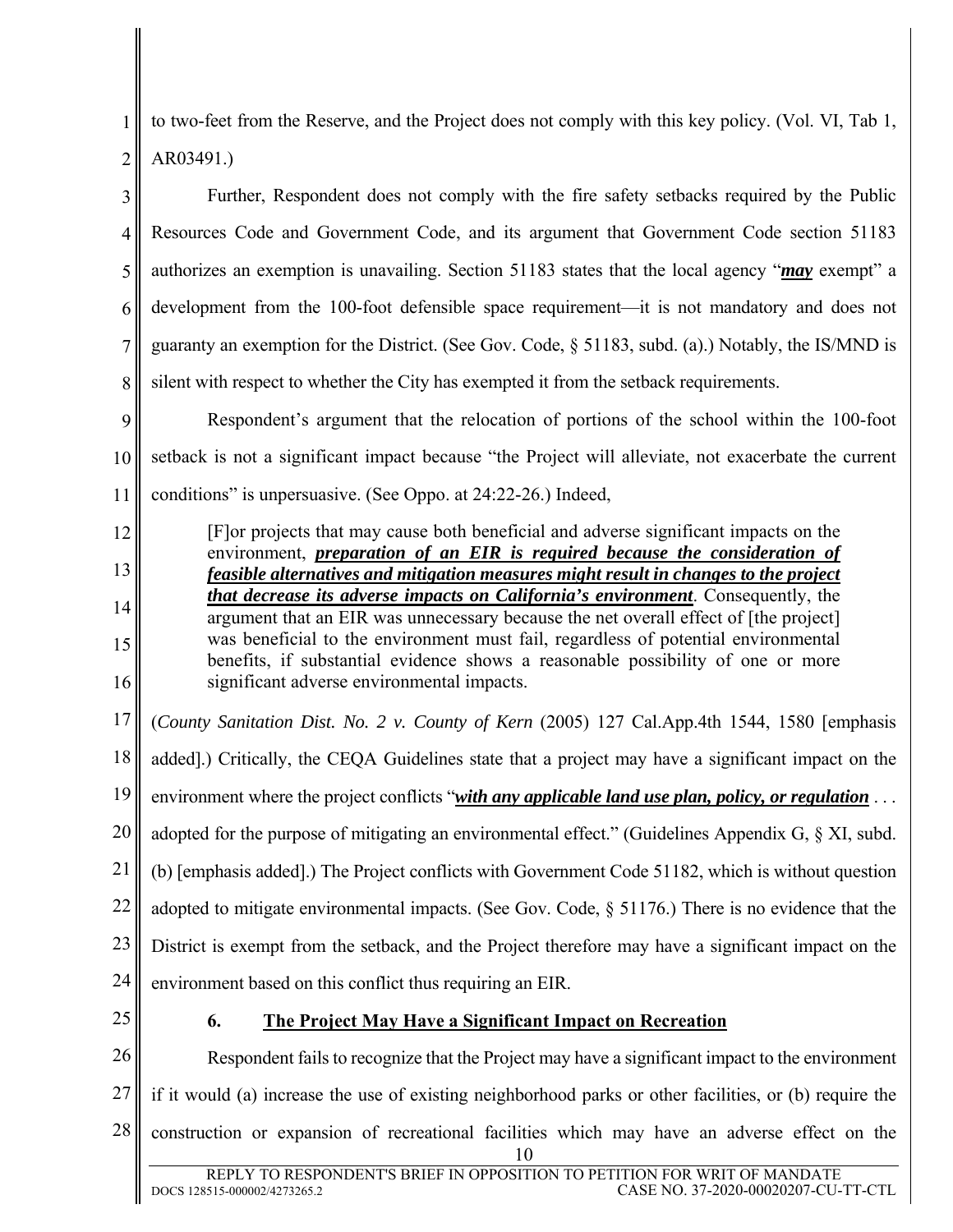1 2 3 4 5 6 7 8 9 10 environment. (Guidelines, Appendix G, § XVI.) Critically, the Project will reduce recreational space by one acre (in a community with only 1.5 acres of usable park space (Vol. V, Tab 1(g), AR03364)) and will reduce one of the two baseball fields at the school. Respondent's statements on recreational use are inconsistent—the IS/MND states that the Project "would not require construction of offsite recreational facilities," (Vol. I, Tab 5, AR00115-16), yet the Response to Comments and the District's Opposition state that "a new baseball field is being constructed at the District's Torrey Hills School for older little league teams." (Oppo. at 26:22-23; Vol. VI, Tab 1, AR03476.) This significant reduction in usable open space, and construction of a new baseball field (which may result in transportation or other impacts as a result in the change of location for little league games which must now be split between two locations) constitutes a potentially significant impact under CEQA.

11

#### **7. The Project May Have a Significant Impact on Biological Resources**

12 13 14 15 16 17 18 19 20 21 22 23 24 Respondent does not dispute the fact that it failed to include a focused sensitive plant survey resulting from its misidentification of the federally-listed, endangered Del Mar Manzanita. (Oppo. at 27:25-13.) Instead, Respondent dismisses the concerns raised by Petitioner and the California Department of Parks and Recreation, claiming that that "[e]ven if accurate, the encroachment into the Southern Marina Chaparral will be temporary, minimal (less than 0.01 acres), and the District committed to use Best Management Practices when performing the outfall improvements." (*Id.* at 28:11-13.) The use of "Best Management Practices" is insufficient to mitigate potential impacts to the federally-listed, endangered plant species *that the District did not know existed* at the project site. The District must perform a focused sensitive plant survey as stated by the California Department of Parks and Recreation to fully analyze and specifically mitigate impacts to this endangered species. (See *Stanislaus Audubon Society*, *supra*, 33 Cal.App.4th at 156 [comments from public agencies can constitute substantial evidence supporting a fair argument]; see also *City of Arcadia v. State Water Resources Control Bd.* (2006) 135 Cal.App.4th 1392, 1425.)

25

**III. CONCLUSION** 

26 27 28 For the reasons stated above, Save the Field respectfully requests that the Court grant its Petition for Writ of Mandate and order Respondent to conduct an environmental impact report analyzing all aspects of the Project.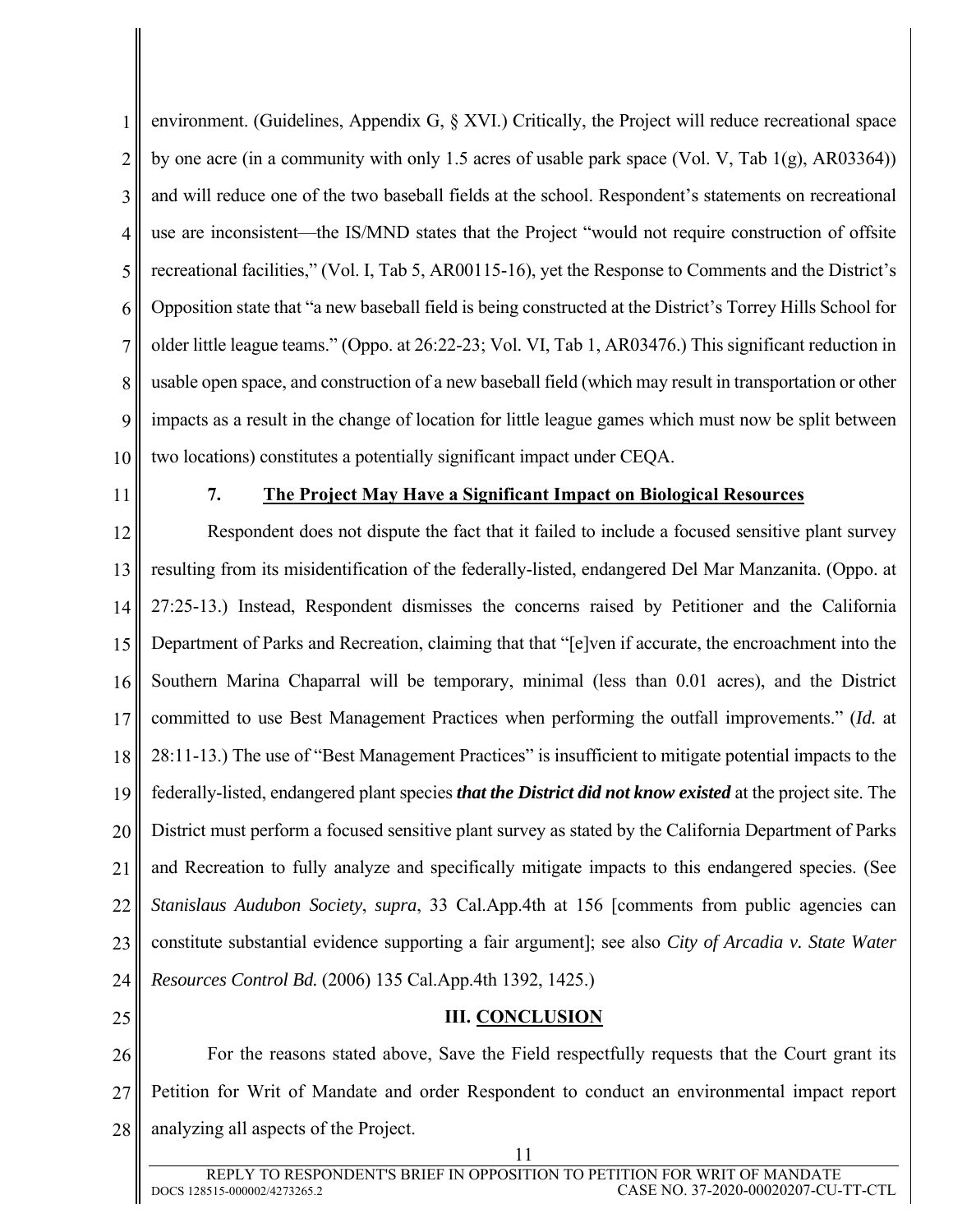